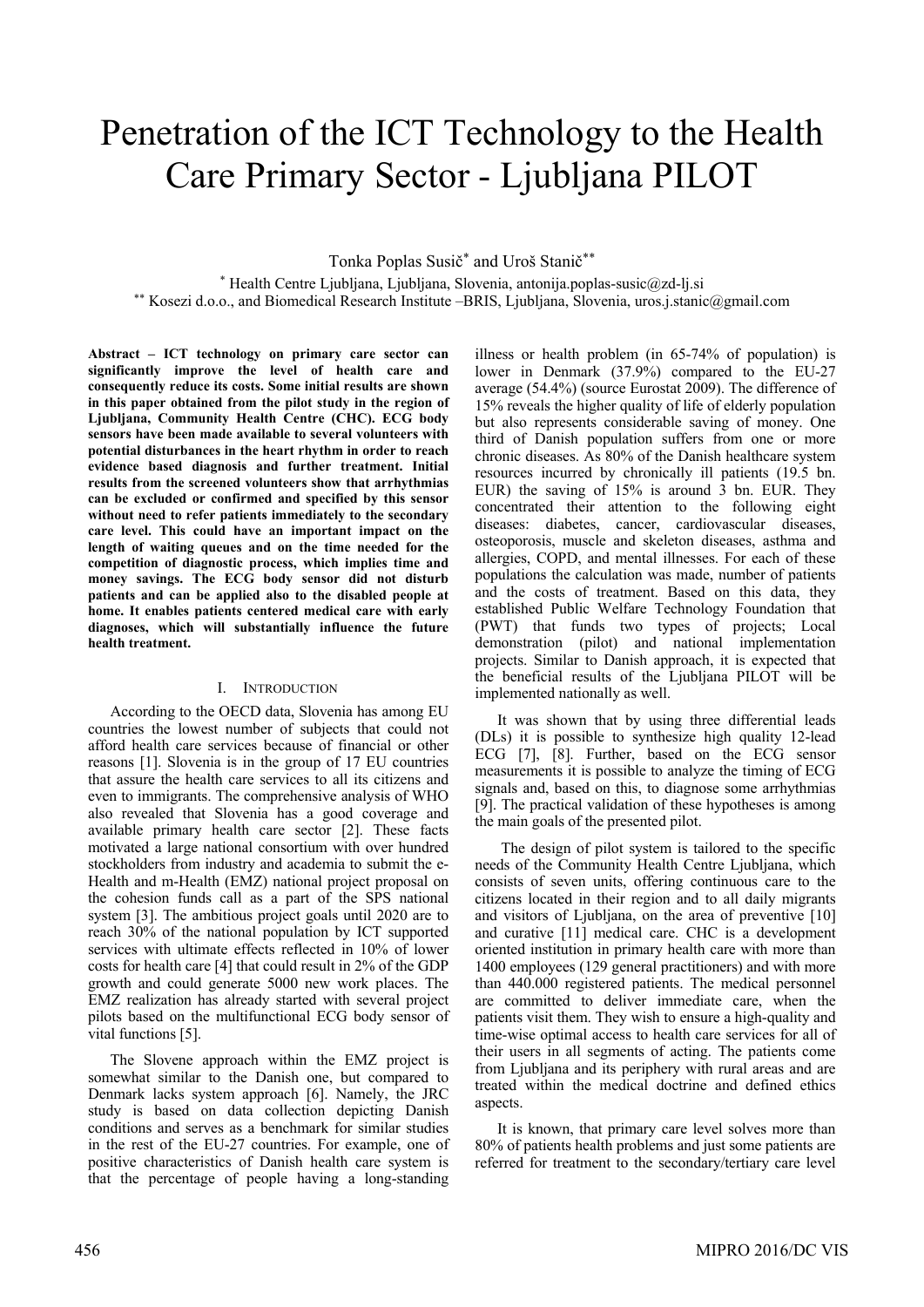[12]. Fast evolving technology can improve procedures and measures taken by family physicians.

The proposed pilot system which is for the first time implemented in primary care e.g. CHC could trigger a broad penetration of the ICT in medicine in the primary care level on the national level that could improve and complete the integrated health care with evidence based decisions. Also disable patients that cannot visit their physician could be supervised and treated by ICT. The pilot introduced in Ljubljana is providing responses of medical personnel to the system user interfaces and also the system acceptability level assessed with regard to patients, families and caregivers. The participating patients, occasional experiencing difficulties with heart rhythm, will be provided with a comprehensive care in terms of screening with preventive and curative treatments, and diagnostic. Initial results of the study including the acquired measurements and system efficiency are presented and discussed in the paper.

The rest of the paper is organized as follows. In Section II. the methodology used in the pilot measurements, the participants data and the ICT equipment is described. Section III. presents some illustrative measured results and some of the first feedbacks from patients and medical professionals. In Section IV., the first results from the pilot measurements are shown and some potential benefits and limitations are discussed. The paper concludes with the description of future broadening of the pilot to the rest of Slovenia.

## II. METHODS

### *A. Methodology*

Differential leads (DL) [7] are bipolar leads that measure the potential between two closely placed bodysurface electrodes. The DL measurements can be obtained by a body sensor that is fixed on the chest in the vicinity of heart. In Fig. 1., a set of possible positions for ECG sensor are shown. Sensor leads are marked with two connected circles. For example, the potential difference between standard leads (V2-V1) can be measured by a body sensor, with its electrodes (marked with black circles in Fig. 1.) placed on standard positions of V1 and V2.



Fig. 1. Several possible positions of ECG body sensors.

If the body sensor is equipped with a small rechargeable battery and radio it can be implemented as a minimally obtrusive wireless body sensor [13]. We use a prototype sensor shown in Fig. 2., termed as PCARD sensor in the rest of the paper, that is able to measure the ECG for three days without charging. The acquisition of ECG signal is implemented with the sampling rate of 125 Hz and the resolution of 10 b/sample. For details about the recording device and procedure please refer to [14].



Fig. 2. An example of PCARD sensor.

#### *B. Patients selection*

Thirteen volunteers (8 male, 5 female, mean age  $\pm$  SD  $= 50.6 \pm 9$ ) with no previous medical record related to arrhythmia problems were included in the initial study for validation of the measurement protocol, and for testing the usability and acceptance level of the ICT equipment.

In January 2016, general practitioners (GPs) in Health Centre Ljubljana started to identify patients with potential periodic heart rhythm problems which are difficult to be confirmed by the outpatient electrocardiography (ECG). Indicated problems were: palpitation, attacks of atrial fibrillation, and occasional disturbance of hearth frequency. After detection, patients were asked to permit reporting their name/surname and mobile phone number to the contact person in the Simulation Centre (SIM) in the CHC. All candidates were informed by their GP that the study is a pilot and that they can refuse contribution in any moment during the study. All pilot participants have signed a written consent.

The contact-person in SIM systematically contacted every patient on the list and discussed with them all aspects of usefulness, technical data, reporting, health related side-effect, writing diary and handling the sensor. Additionally, every patient got written information about the use and handling of the ECG sensor.

Twenty volunteers out of 37 wanted to participate in screening and no one had a heart related health problems earlier. Protocol of the study was sent to the Ethic Committee for consideration.

#### *C. Measurement procedure*

A trained medical technician explains and shows patients how to fix the body sensor on a most appropriate position from Fig. 1., how to apply skin electrodes and how to connect the ECG sensor on them and how to start the measurement with the mobile application on the phone. Additionally, they are instructed how interrupt and start a measurement.

Pilot participants received a diary to note observed difficulties and troubles. They were also asked to record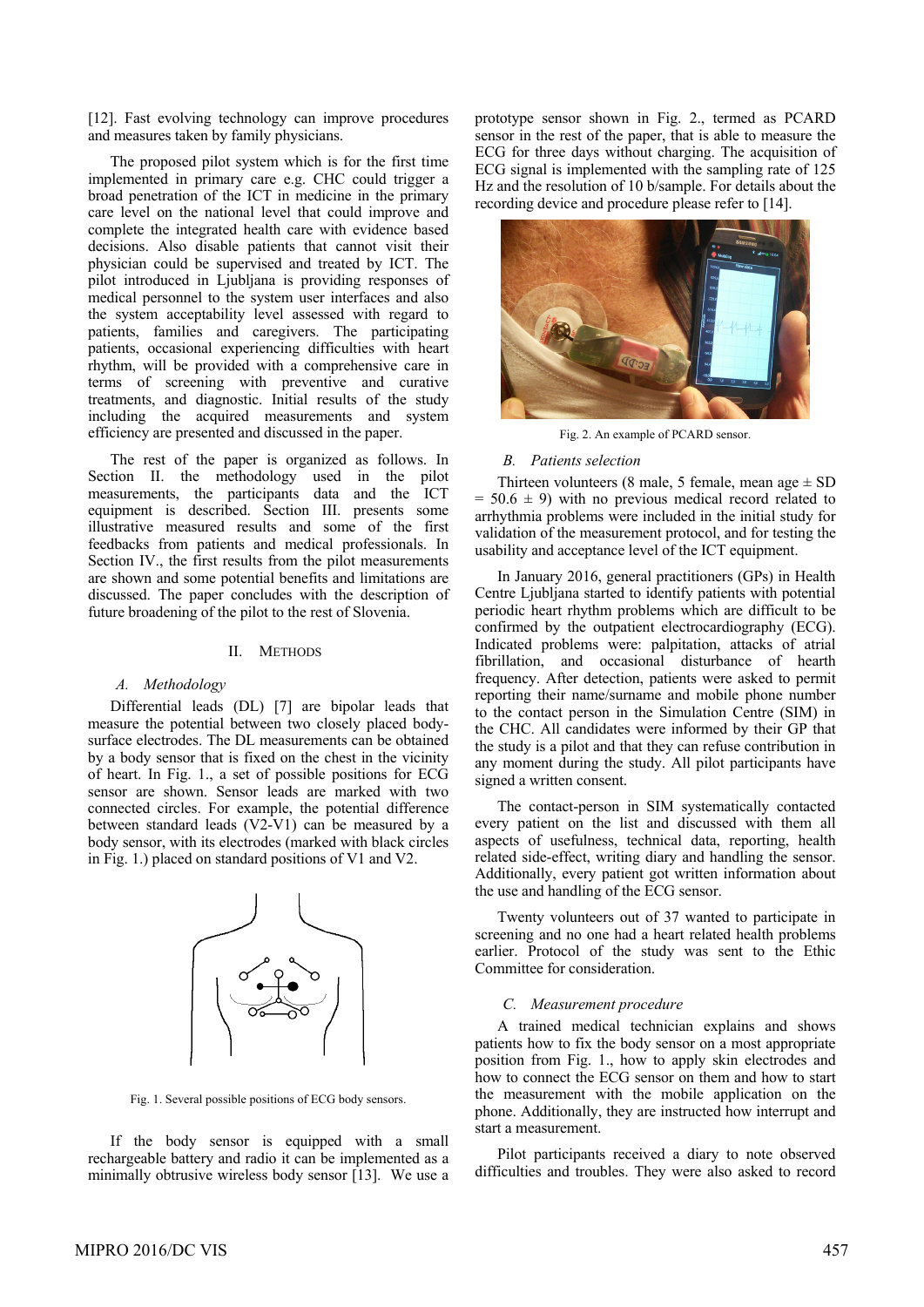their wellbeing and mark unusual events. They received contact data of the assigned professional, whom they can contact if necessary. In case of urgent/life threatening situations they were advised to call 112.

# III. RESULTS

Up to date, thirteen healthy volunteers ECGs have been recorded. Additionally, five patients return their sensors with the recorded long term ECG measurements. Participants wore the sensor from few hours to more days depending on the rhythm disturbances. The summary of pilot participants is given in Table I.

|            | Actul<br>No. | Plan<br>ned<br>No. | Avg. age $\pm$<br>$SD$ (min.<br>max) | Avg. duration of<br>measure. $\pm$ SD<br>$(min, max)$ in h |
|------------|--------------|--------------------|--------------------------------------|------------------------------------------------------------|
| Volunteers | 20           | 100                | $52.4 \pm 14.3$<br>(25, 82)          | $8.8 \pm 23.7$ (0.03,<br>90)                               |
| Patients   | 5            | 50                 | $48.2 \pm 11.4$<br>(34, 60)          | $1.2 \pm 0.4$ (1, 2)                                       |

Table I. Summary pilot participants data.

A typical history of a ten-day measurement, as visible for the GP in the custom ECG analysis program, is shown in Fig. 3. We can see that the measurement is composed of more files, represented as colored rectangles, which is a consequence of measurements interruption, because the participants have been instructed to stop the measurement, for example, before taking a shower, or if they noticed that the sensor has lowered the battery level, etc.

For easier and faster evaluation, the rectangles are colored in order to indicate the standard deviation of RR intervals (RRI), which is in some rough correlation with potential arrhythmias or extreme dynamic changes in the hearth beat as a consequence of physical activity.

The GP can simply click on a selected rectangle to visualize a particular measurement. In Fig. 4., an one hour segment of the encircled measurement from Fig. 3. is shown. The ECG signal is in red, while its RRIs are marked with blue crosses. The y coordinate of each cross represents the difference in time between current and previous R-time. Several non expectable changes in RRIs are easily noted. Some of them are a consequence of false detected R waves, but some of them indicate an actual abrupt change of heart rhythm. Now, the user can zoom the interesting parts, e.g., significant changes in RRI marked by left arrow in Fig. 4., or a discrete drop in RRI (from 1.2 sec  $\rightarrow$  1 sec) marked by the right arrow.

Zoomed ECG around the left arrow discovers a series of premature atrial beats shown in Fig. 5, again with ECG signal by red curve and RRI by blue crosses. In Fig. 6 further zoom around the start of this sequence is applied to visualize details of premature beats morphology. It is clear that based on this record we can exclude atrial fibrillation as one of the most important reason for arrhythmia and/or other danger arrhythmia at that very moment and diagnose palpitation further, if needed according to patient's clinical condition.



Fig. 3. A typical longterm measurement overview recorded by PCARD sensor.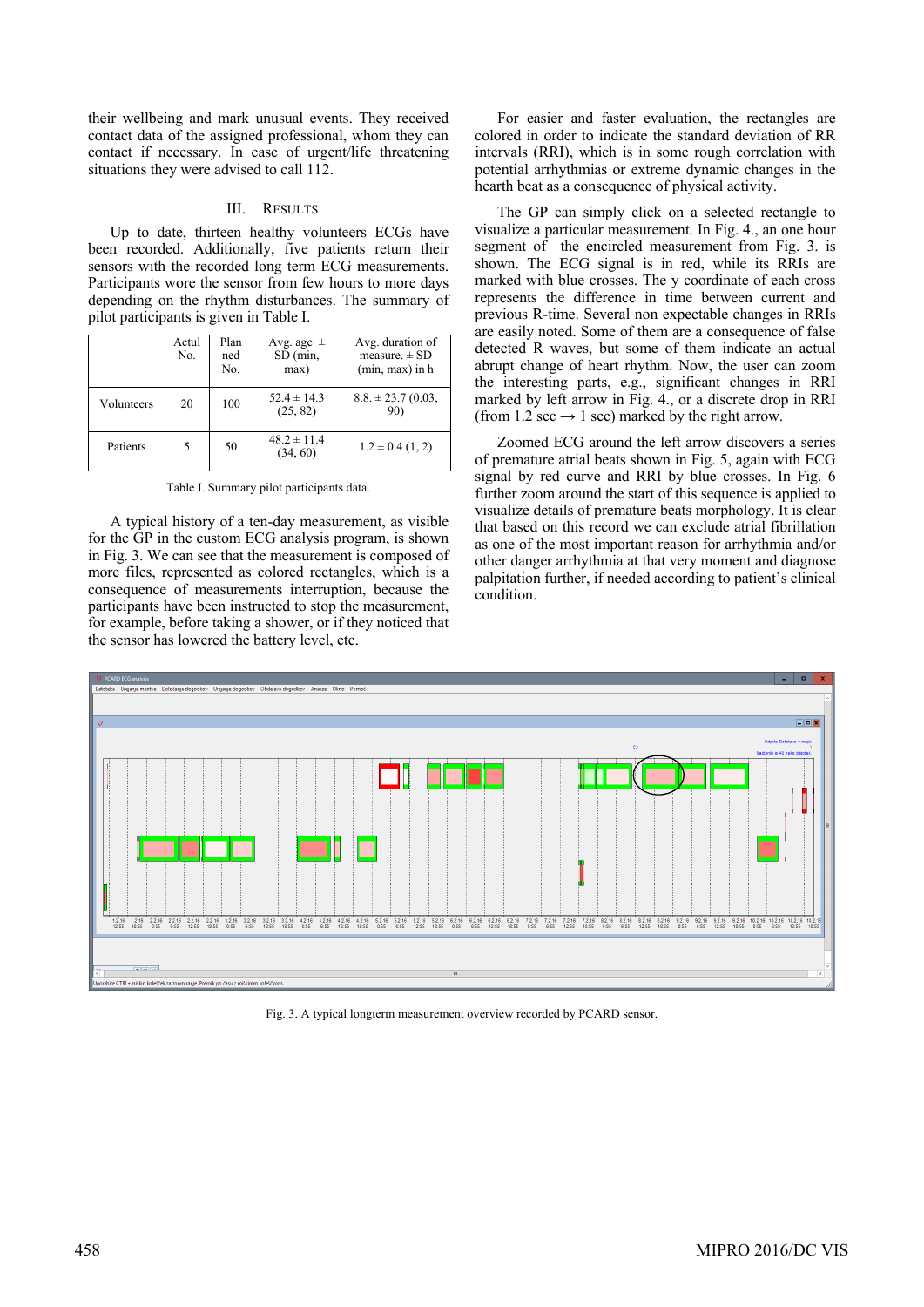





Fig. 5. Zoomed section around the left arrow from Fig.4.



Fig. 6. Further zoom of Fig.5. for detailed view of premature beats morphology.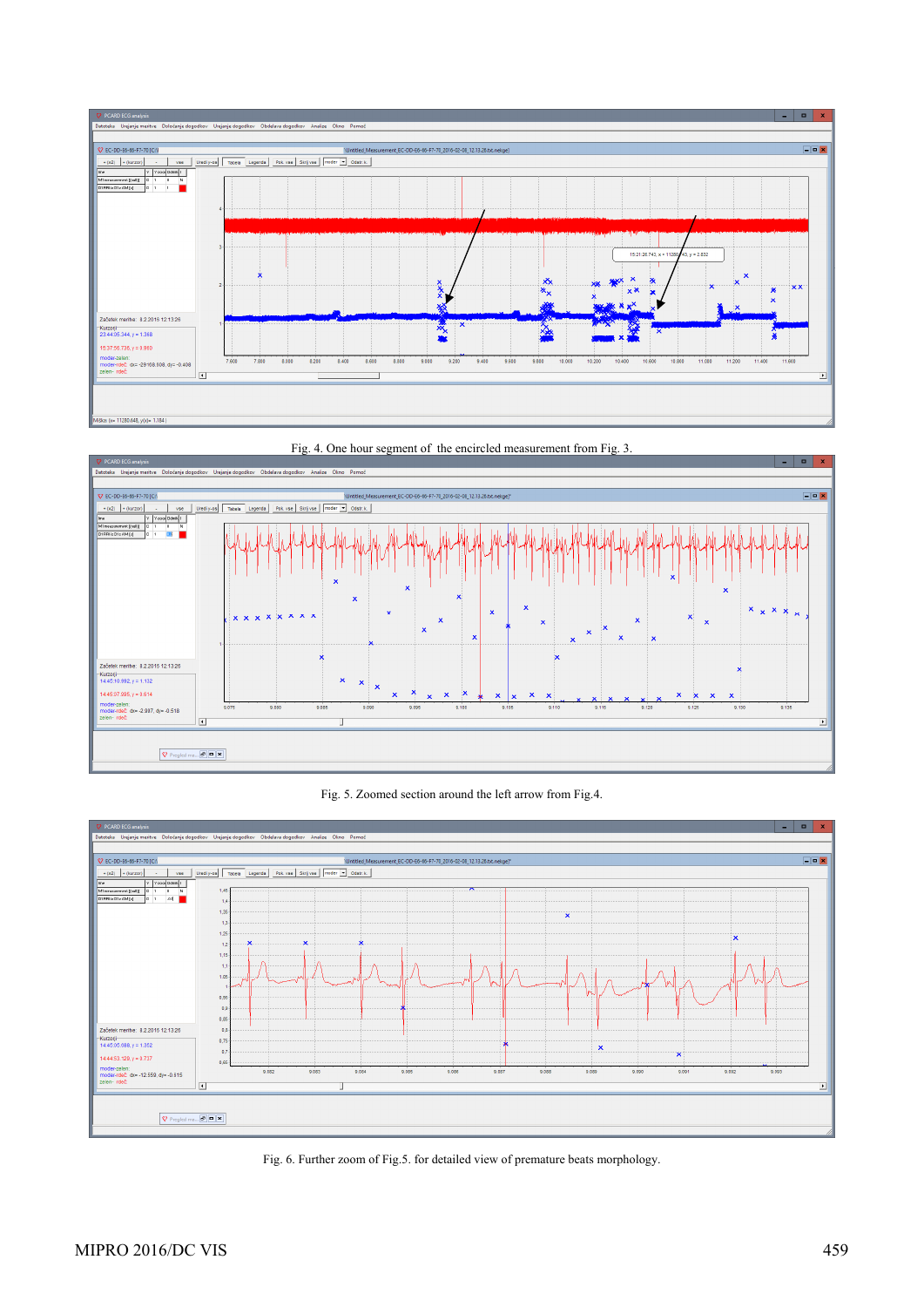Patients did not fulfill their diaries with time of emergence of palpitation although they were strongly asked to do that. They reported to feel safe with ECG sensor and nobody complained about side effects. By removing the patch no redness or/and itching of the skin was observed. With no significant reason, one of the patients wanted to prolong the period of wearing sensor and it was allowed. After finishing recording ECG, patients were asked for their feed-back and there wasn't any suggestion to improve the methodology of the planned pilot.

# IV. DISCUSSION

Clear benefits of the proposed pilot on the primary level is in usefulness of the sensor for the family physicians since it guarantees better evidence-based diagnostic process, in optimizing health care resources and in fast diagnosis. Most noticeably, waiting list could be shortened and less time could be used to conclude diagnostic process (time and money saving treatment). First feedback from the pilot participants indicates that ECG body sensor does not disturb patients nor their family members. It enables patients centered medical care and early diagnosis and will in this way substantially influence the patient treatment in the near future.

Potential limitations are in the personal response of patients to the ICT equipment. Some patients are interested and eager to manage their measurements alone and to follow their ECG on their phone. Other patients are either not interested or not able to actively follow the measurement therefore they can just make a measurement. According to some reports [4], following the ECG parameters on the screen can disturb patients and make them nervous. These kinds of volunteers decided for "recording without seeing" and totally believed in the purpose of the study. After the measurement they bring the sensor to the medical centre or sent the recorded files from the phone to their doctor, who analyzes them.

Analyzing the first measurements, we can hypothesize that arrhythmias and atrial fibrillations, as one of the important cause for the stroke or sudden dead, can be excluded or confirmed by this sensor at the point of care without the need to refer patients for diagnostic process to the secondary care level.

The sensor can be worn longer (typically 3 days) compared to the Holter monitor (24 hours). The time is limited by the lasting of battery, which can be easily charged at home. The ECG sensors are not expensive and therefore available for all. The sensor can be removed if no problems are observed. Even that some data can be lost, because of interruption of measurements or occasional lost radio connection; the recordings still provide significant evidences about long term health state from patients' everyday environments.

The light and unobtrusive ECG sensor does not disturb patients, and can be applied also to disabled people at home. The sensor enables patients' centered and personalized medical care provided by the team of different experts, e.g., physician, practice nurse, home

care nurse or emergency nurse, technicians, engineers and researchers.

The socio-economic impact of the use of the wireless ECG sensor in primary care sector in the CHC cannot be estimated yet because of low number of pilot participants and even lower number of pathological records. However, more extensive and profound study will be implemented within the developing pilot (100 patients) in order to asses also other factors, e.g., processes' quality indicators, usability, clinical significance, and economic parameters.

Like majority of EU countries Slovenia is also challenged by its growth of aging population. This demographic shift is a serious problem for the government as the number of citizens needing medical care will increase very fast in the future and consequently the associated costs will rise. Some recent studies and projects [15], [4] demonstrated the cost-effectiveness of mHealth services could generate 50-60% reduction of hospital nights and re-hospitalizations and reduce overall elderly care expenditure by 25%.

The planned pilot study intents to gather experiences during the application of the ECG wireless sensors for prolonged remote cardiac monitoring of citizens/patients that are under medical care of GPs from CHC. It is expected that the benefit of the new approach will result in a reduction of visits in CHC and stimulate optimal prescription of medication and present new suggestions for healthier life style. The results from the pilot case will be used to demonstrate to the government and other decision makers how effective the mHealth technology can be. It will be demonstrated that by using the already available ICT technology the coverage of all Slovene regions can be achieved at affordable costs.

# V. CONLUSION

The ECG body sensor enables faster and economic diagnostic process for different kind of arrhythmias on the primary level. Further implementation will engage more patients and will be expanded through CHC in 2016. The size and influence of the CHC can contribute to the coordinated widening of the pilot on the national level and possibly expanded to other EU regions.

# ACKNOWLEDGMENT

This work was partly financed by the Slovenian Research Agency under Grant P2-0095.

# **REFERENCES**

- [1] "OECD Health Statistics 2015," 18. 2. 2016, 2016; http://www.oecd.org/health/health-data.htm.
- [2] "WHO Global Health Observatory (GHO) data," 18. 2., 2016; http://www.who.int/gho/publications/world\_health\_statistics/2015/ en/.
- [3] "Workshop EMZ, Proc. 18th Int. multiconf. Information Society," 2015.
- [4] C. Klersy *et al.*, "Economic impact of remote patient monitoring: an integrated economic model derived from a meta-analysis of